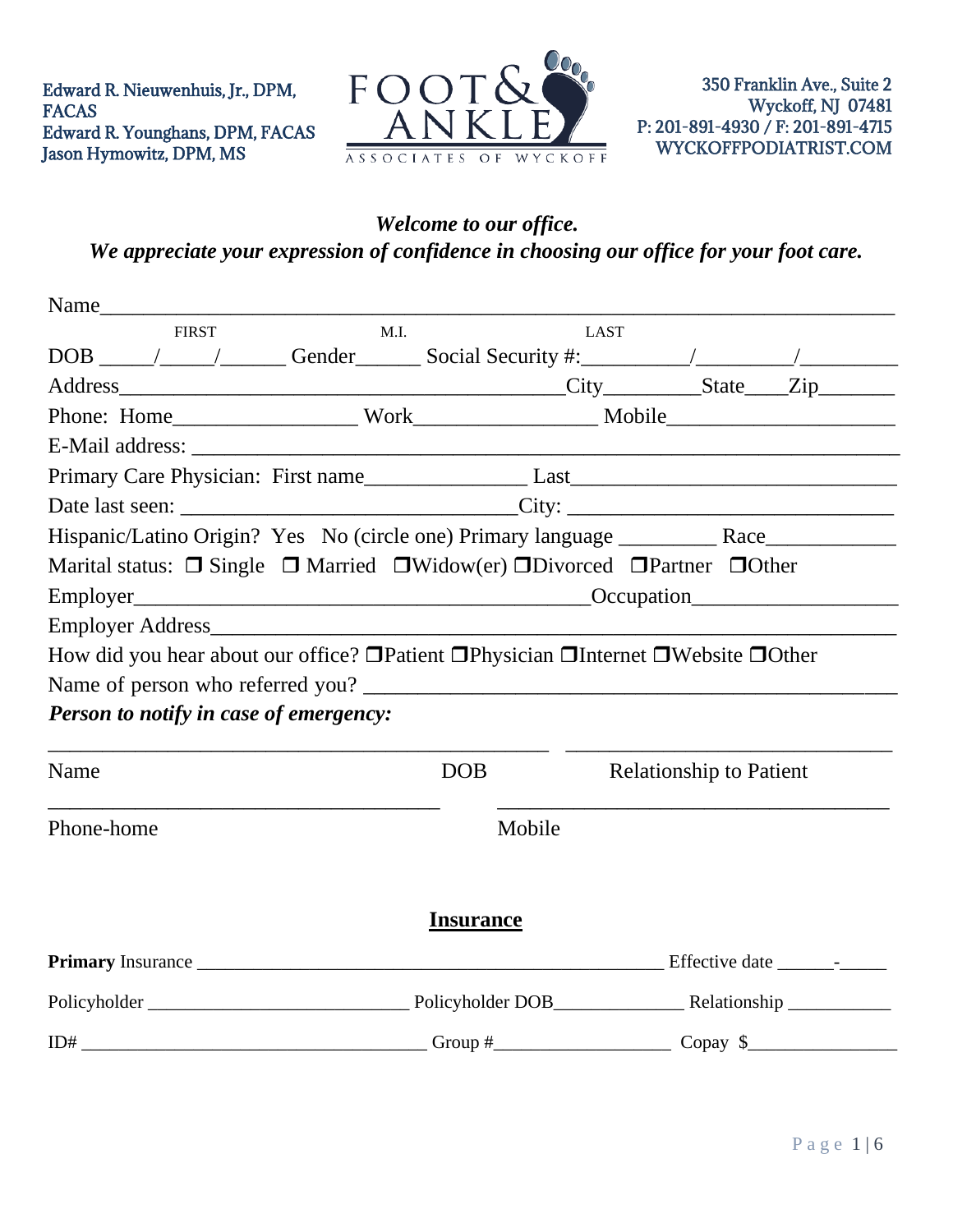| <b>Secondary</b> Insurance League and the second second second second second second second second second second second second second second second second second second second second second second second second second second sec                                                                                            |                  |                                                                                                                 |
|--------------------------------------------------------------------------------------------------------------------------------------------------------------------------------------------------------------------------------------------------------------------------------------------------------------------------------|------------------|-----------------------------------------------------------------------------------------------------------------|
|                                                                                                                                                                                                                                                                                                                                |                  |                                                                                                                 |
|                                                                                                                                                                                                                                                                                                                                |                  |                                                                                                                 |
| For those services rendered for which we will be billing the insurance company, a signed release is necessary<br>allowing us to collect directly from the insurance company for your care. Please read and authorize:                                                                                                          |                  |                                                                                                                 |
| services rendered to me by Foot & Ankle Associates of Wyckoff. I authorize release to the insurance company<br>and its agents any information needed to determine these benefits payable for related services."<br>I have read and understand the above statements and information. With my signature, I am agreeing to these. |                  | "I request that payment of my insurance benefits be made directly to Foot & Ankle Associates of Wyckoff for any |
| Print name                                                                                                                                                                                                                                                                                                                     | <b>Signature</b> |                                                                                                                 |

Today's date

### **Medical History**

\_\_\_\_\_\_\_\_\_\_\_\_\_\_\_\_\_\_\_\_\_\_\_\_\_\_\_\_\_\_\_\_\_\_\_\_\_\_\_\_\_\_\_\_\_\_\_\_\_\_\_\_\_\_\_\_\_\_\_\_\_\_\_\_\_\_\_\_\_\_\_\_\_\_\_\_\_\_

\_\_\_\_\_\_\_\_\_\_\_\_\_\_\_\_\_\_\_\_\_\_\_\_\_\_\_\_\_\_\_\_\_\_\_\_\_\_\_\_\_\_\_\_\_\_\_\_\_\_\_\_\_\_\_\_\_\_\_\_\_\_\_\_\_\_\_\_\_\_\_\_\_\_\_\_\_\_

 $\mathcal{L}_\text{max} = \mathcal{L}_\text{max} = \mathcal{L}_\text{max} = \mathcal{L}_\text{max} = \mathcal{L}_\text{max} = \mathcal{L}_\text{max} = \mathcal{L}_\text{max} = \mathcal{L}_\text{max} = \mathcal{L}_\text{max} = \mathcal{L}_\text{max} = \mathcal{L}_\text{max} = \mathcal{L}_\text{max} = \mathcal{L}_\text{max} = \mathcal{L}_\text{max} = \mathcal{L}_\text{max} = \mathcal{L}_\text{max} = \mathcal{L}_\text{max} = \mathcal{L}_\text{max} = \mathcal{$ 

What is the reason for your visit? \_\_\_\_\_\_\_\_\_\_\_\_\_\_\_\_\_\_\_\_\_\_\_\_\_\_\_\_\_\_\_\_\_\_\_\_\_\_\_\_\_\_\_\_\_\_\_\_\_\_\_

How long have you had this condition? \_\_\_\_\_\_\_\_\_\_\_\_\_\_\_\_\_\_\_\_\_\_\_\_\_\_\_\_\_\_\_\_\_\_\_\_\_\_\_\_\_\_\_\_\_\_

Have you previously been treated for this condition?  $\Box$  Yes  $\Box$  No

If so, what treatment did you receive and when?

Are you taking any medications?  $\Box$  Yes  $\Box$  No Please list by name and dosage per day:

| Are you allergic to any medication? $\Box$ Yes $\Box$ No Which one(s)?            |
|-----------------------------------------------------------------------------------|
| Latex allergy or reaction? $\Box$ Yes $\Box$ No Other allergies? $\Box$           |
| Are you presently being, or have you ever been, treated for any of the following: |
| $\Box$ ARTHRITIS                                                                  |
| $\Box$ BACK PAIN                                                                  |
| <b>EXECUTE:</b> BLOOD CLOTS                                                       |
| <b>E BREATHING PROBLEMS</b>                                                       |
| $\Box$ CANCER                                                                     |
| $\Box$ DIABETES                                                                   |
| $\Box$ FROSTBITE                                                                  |
| $\Box$ GOUT                                                                       |
| $\Box$ HEPATITIS                                                                  |
|                                                                                   |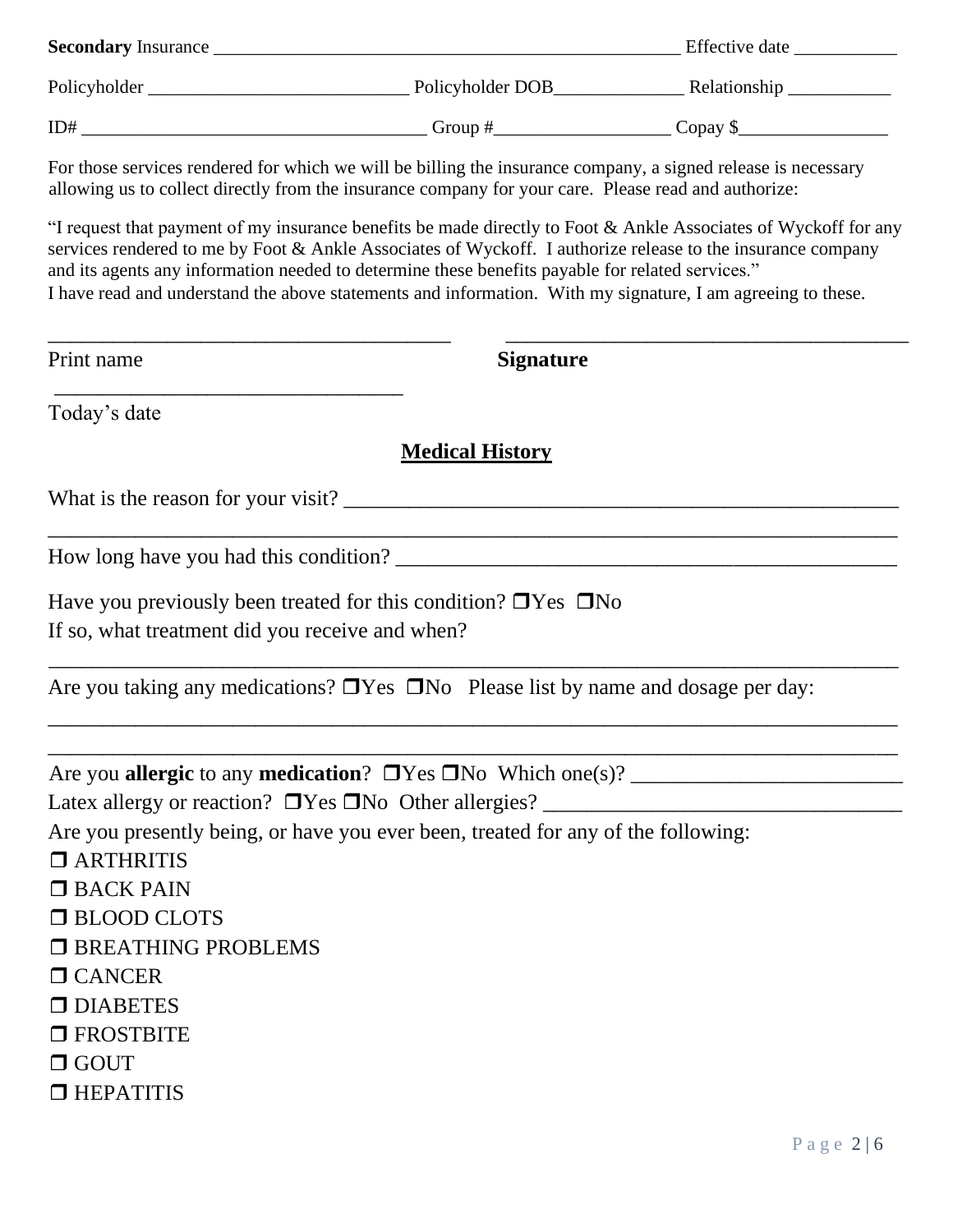**THEART DISEASE HIGH BLOOD PRESSURE IHISTORY OF FALLING T** KIDNEY DISEASE **TLEG CRAMPS D** NUMBNESS **PHLEBITIS D** POOR CIRCULATION **SHORTNESS OF BREATH SWOLLEN FEET O STOMACH ULCERS** OTHER (Please list)

Pharmacy \_\_\_\_\_\_\_\_\_\_\_\_\_\_\_\_\_\_\_\_\_\_\_\_\_\_\_\_\_\_\_\_\_\_\_\_\_\_ Location\_\_\_\_\_\_\_\_\_\_\_\_\_\_\_\_\_\_\_\_\_\_\_\_

# Patient Financial Responsibilities PLEASE READ CAREFULLY

\_\_\_\_\_\_\_\_\_\_\_\_\_\_\_\_\_\_\_\_\_\_\_\_\_\_\_\_\_\_\_\_\_\_\_\_\_\_\_\_\_\_\_\_\_\_\_\_\_\_\_\_\_\_\_\_\_\_\_\_\_\_\_\_\_\_\_\_\_\_\_\_\_\_\_\_\_\_

1. It is the patient's responsibility to know and understand their particular insurance policy and their benefits. We will not be responsible for misunderstandings in coverage. If you have any questions about your insurance coverage, it would be to your advantage to contact your insurance carrier prior to any care.

2. Managed Care (HMO) patients are responsible for acquiring completed referral forms per visit from their Primary Care Physician. If you have a referral for multiple visits, it is your responsibility to know when it runs out and when you will need a new one. Failure to comply may result in denial of insurance claim and will be the responsibility of the patient or guarantor for all charges incurred.

3. If the patient does not have insurance, he/she will be required to pay at the time of the visit unless previous arrangements have been made.

4. This office does NOT participate with the following insurances: Aetna, Aetna Medicare HMO, AmeriChoice, AmeriHealth, Community plans, Emblem Health, First Health/Coventry, GHI, Horizon Medicare Blue HMO, IDA, MagnaCare, Medicaid, Meritain Health. If you have a question about a specific insurance company, please ask the receptionist. We will submit these to the insurance company as a courtesy but the patient or guarantor is responsible for the full amount.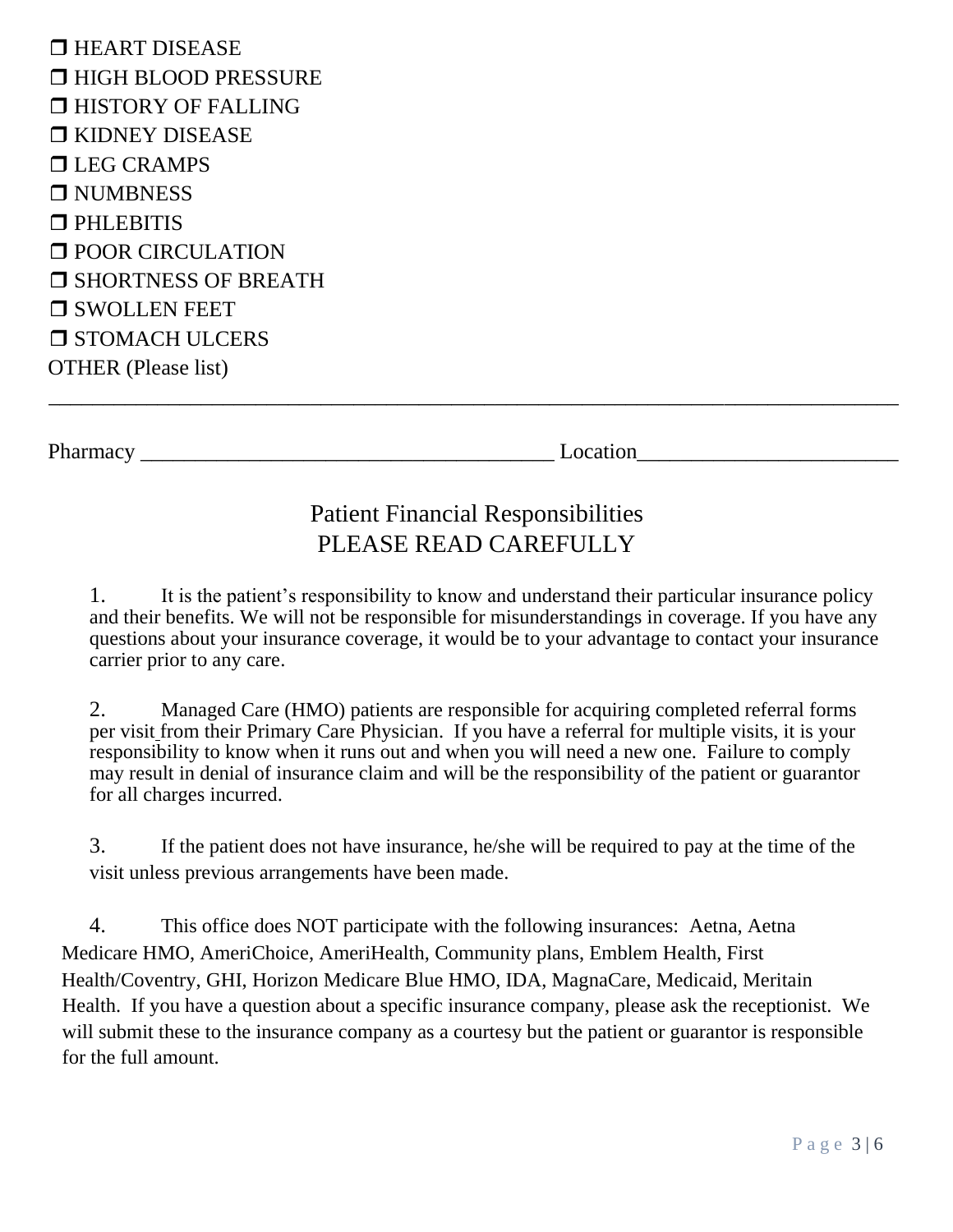5. I hereby authorize and guarantee payment for all services rendered. Although fees for services are due and payment may be expected at the time services are rendered, if I have been granted a grace period for payment of fees, I acknowledge that payment is due and expected at the time the first billing statement is received. In the event that my account becomes delinquent for more than 30 days, I also agree to pay a finance charge, if applicable, of 1.5% per month on any balance due, as well as all reasonable collection costs not to exceed 50%, court costs, attorney fees, interest fees and any other fees accrued with the collection of this account.

By signing below, you acknowledge that you have read, understand, and agree to all of the above.

\_\_\_\_\_\_\_\_\_\_\_\_\_\_\_\_\_\_\_\_\_\_\_\_\_\_\_\_\_\_\_\_\_\_\_\_\_\_\_\_\_\_\_ \_\_\_\_\_\_\_\_\_\_\_\_\_\_\_\_\_\_\_\_

| Signature of patient or guarantor                                                                                  | Today's date                                                                             |
|--------------------------------------------------------------------------------------------------------------------|------------------------------------------------------------------------------------------|
| Print name                                                                                                         |                                                                                          |
| <b>HIPAA PRIVACY PRACTICES</b>                                                                                     | A copy of the HIPAA Notice of Privacy Practices is available upon request. By signing, I |
| acknowledge that I have read, or been given the opportunity to read, if I so choose, and<br>understand the Notice. |                                                                                          |
| <b>Signature</b>                                                                                                   | Today's date                                                                             |
|                                                                                                                    |                                                                                          |

=